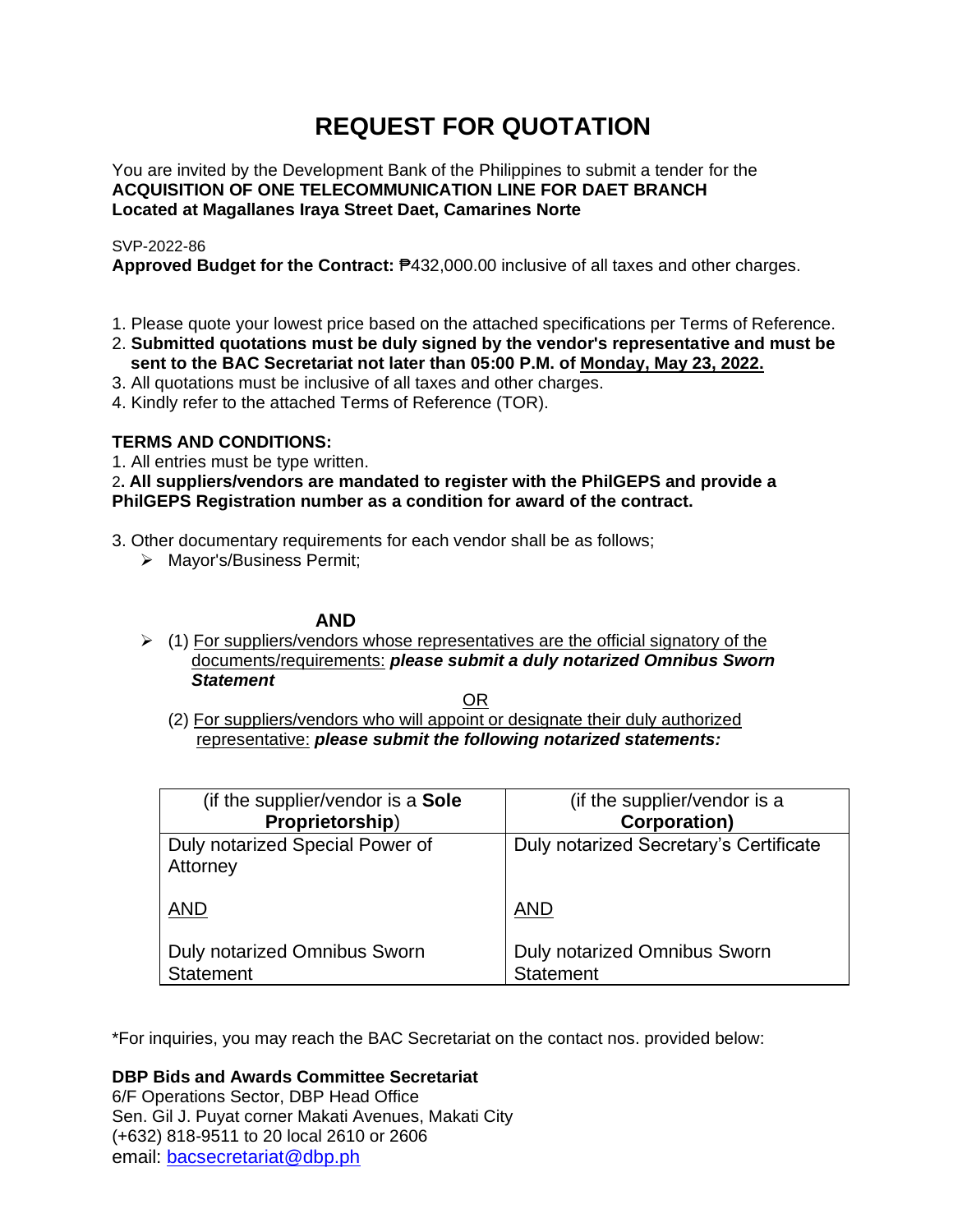**Annex A** 

# ACQUISITION OF NEW. ADDITIONAL AND/OR REPLACEMENT TELECOMMUNICATION LINE/CONNECTIVITY SERVICE FOR THE DEVELOPMENT BANK OF THE PHILIPPINES (DBP)-**DAET BRANCH**

#### APPROVED BUDGET FOR THE CONTRACT: Php 432,000

#### **TECHNICAL SPECIFICATIONS**

#### A. BACKGROUND

The telecommunication connectivity service (line) is for the connection of DBP online systems. services and facilities in any of the following DBP remote sites:

A.1. Branch Office, including:

A.1.a. Lending Center

A.1.b. Cash Center

A.1.c. Branch-Lite Unit

A.2. Automated Teller Machine (ATM)

#### **B. OBJECTIVE**

To acquire stable, reliable and secure telecommunication connectivity/line service to link DBP remote sites to the Head Office from an authorized and qualified telecommunication service provider (Telco).

#### C. COVERAGE OF THE CONTRACT

The contract will be for a one (1) year period starting from date of acceptance of service with the option for automatic renewal.

#### D. MINIMUM SPECIFICATIONS

- D.1. Connectivity/Line Service Availability
	- > The minimum availability of service is 99.6%.
- D.2. Connectivity/Line Specifications
- D.2.a. Branch Office ⊽
	- D.2.a.i. Wired MPLS/VPN, Radio Last Mile with minimum of 10 Mbps bandwidth
	- D.2.a.ii. Inclusive network equipment, such as router and or router/modem, must not be on End-of-Life/End-of-Support status within the contract period
	- D.2.a.iii. Router must support GRE/mGRE tunneling and IP Security (ex. dynamic VPN) and SNMP
	- D.2.a.iv. DBP shall have the full access of the router
	- D.2.a.v. Provide near real time and historical link monitoring

## D.2.b. ATM - Wired

- D.2.b.i. VPN connection at least 128 Kbps via MPLS
- D.2.b.ii. Inclusive network equipment, such as router and or router/modem, must not be on End-of-Life/End-of-Support status within the contract period
- D.2.b.iii. Support GRE tunneling and SNMP
- D.2.b.iv. Provide near real time and historical link monitoring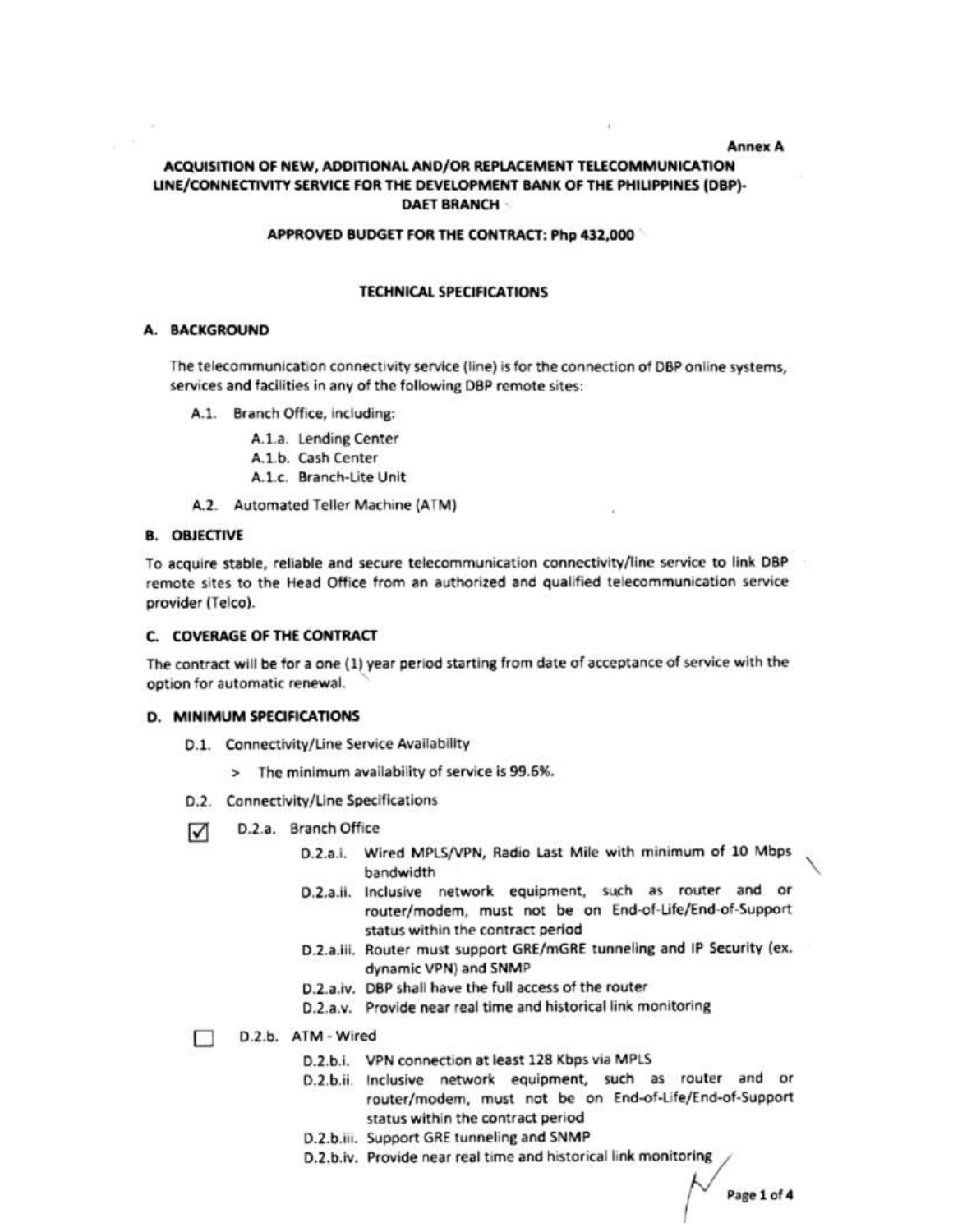#### LODUISITION OF NEW, ADDITIONAL AND JOR REPLACEMENT OF TELECOMMUNICATION. INF / CONNECTIVITY SERVICE FOR THE DEVELOPMENT BANK OF THE PHILIPPINES (OBP)

- D.2.c. ATM Wireless п
	- D.2.c.i. Provide data transmission function by public GPRS/ GSM network or higher
	- D.2.a.vi. Inclusive network equipment, such as router and or router/modem, must not be on End-of-Life/End-of-Support status within the contract period
	- D.2.c.ii. Support GRE Tunneling and SNMP
	- D.2.c.iii. Provide GUI access for local and remote management
	- D.2.c.iv. Operate at -30~+75°C temperature
	- D.2.c.v. Has LED status indication
	- D.2.c.vi. Support RJ45 console port
	- D.2.c.vii. Include: 1 power cord, 2 antennas, 1 console cable, 1 set documentation
	- D.2.c.viii. Provide near real time and historical link monitoring.
	- D.2.c.ix. Meet the average latency requirement of not greater than 200ms measured using the Ping utility or any similar mobile applications
	- D.2.c.x. Meet signal requirement of not less than 2 bars measured using mobile or similar devices capable of said measurement
	- D.2.c.xi. DBP shall have full access to the Modem/Router
- D.3. Support Services and Incident Management
	- D.3.a. The Telco shall provide 24 x 7 onsite, telephone and email support. For every service unavailability/downtime reported, the response time shall be within thirty (30) minutes.
	- D.3.b. Upon the occurrence of service unavailability/downtime, the Telco shall:
		- D.3.b.i. Conduct problem isolation/resolution and link restoration activities
		- D.3.b.ii. Notification via electronic mail (E-mail) and telephone within one (1) hour of the occurrence
		- D.3.b.iii. Minimum of twice a day status report to DBP via E-Mail
		- D.3.b.iv. Estimated time of arrival (ETA) if onsite activities required
		- D.3.b.v. Estimated time of resolution (ETR)
		- D.3.b.vi. Root cause
		- D.3.b.vii. Comply with DBP policies on security and confidentiality during support services.

 $\theta$ 

- D.3.c. The Telco shall submit an incident report stating the reason/s for the outage and detailing the steps undertaken to resolve a particular problem upon DBP's request.
- D.4. Service Performance Review
	- > The Telco shall conduct a performance review session at least once every quarter of a year

## E. TELECOMMUNICATION CONNECTIVITY/LINE REQUIREMENT CLASSIFICATION

The primary objective of the following provisions is to have multiple Telcos per site, providing service redundancy, high availability and avoiding single point of failure.

E.1. New Telecommunication Line Requirement

E.1.a. Covered Sites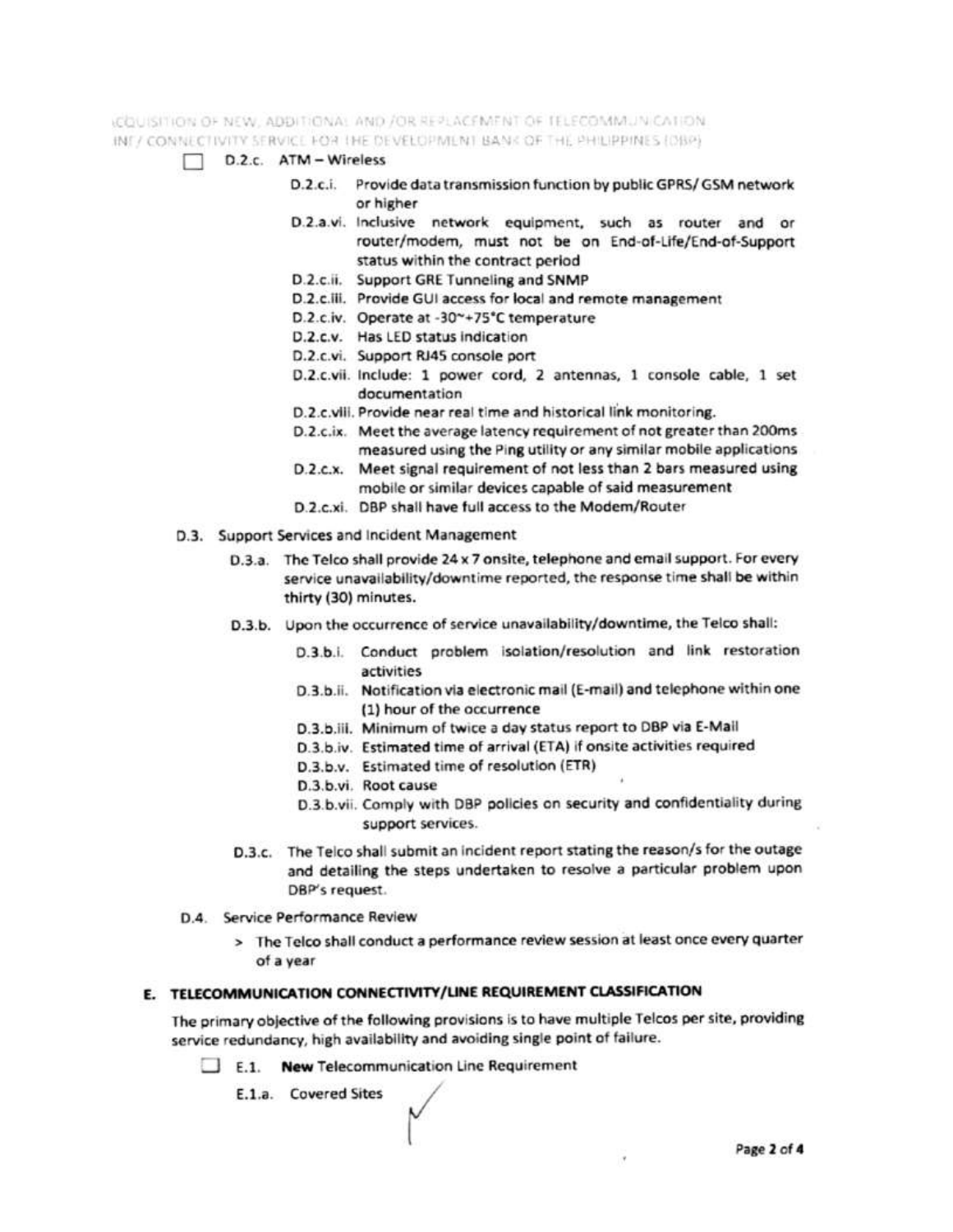#### ACQUISITION OF NEW, ADDITIONAL AND /OR REPLACEMENT OF TELECOMMUNICATION. LINE/ CONNECTIVITY SERVICE FOR THE DEVELOPMENT BANK OF THE PHILIPPINES (DBP).

> New remotes sites

## E.1.b. Telco Selection Criteria

- > Telecommunication Line for Branch Office
	- E.1.b.i. Two (2) different Telcos (Telco A and Telco B) shall be selected
	- E.1.b.ii. Telco A is the lowest (winning) provider
	- E.1.b.iii. Telco B is the second lowest provider
- > Telecommunication Line for Additional ATM Facility of a Branch Office
	- E.1.b.iv. The Telco must be different from the one which has the majority or most of the telecommunication connectivity services provided for the ATM/s of that Branch Office

E.2. Additional Telecommunication Line Requirement

- E.2.a. Covered Sites
	- > For existing sites with existing telecommunication line/s
- E.2.b. Telco Exception
	- > The Telco/s of the existing line/s servicing the site shall not be invited and will not be allowed to participate
- ☑ E.3. Replacement Telecommunication Line Requirement
	- **E.3.a.** Covered Sites
		- > For existing sites with existing telecommunication line/s
	- E.3.b. Telco Exception
		- E.3.b.i. For Telco Redundancy Replacement
			- > The Telco of the existing line/s servicing the site including the one to be replaced shall not be invited and will not be allowed to participate
		- E.3.b.ii. Replacement for the Purpose of Telecommunication Line Capacity (Bandwidth) Upgrade
			- > The Teico of the other existing line/s servicing the site (i.e., other than the one to be replaced) shall not be invited and will not be allowed to participate
		- E.3.b.iii. For Wireless to Wired Facility Replacement
			- > The Telco of the other existing line/s servicing the site (i.e., other than the one to be replaced) shall not be invited and will not be allowed to participate

## **F. DISCONTINUANCE OF SERVICE**

DBP can opt to discontinue the service within the contract period without pre-termination fee/s, if the Telco provider fails to meet the required minimum availability of service, specified in item D.1, for three (3) consecutive months (3-strike rule)

## **G. PAYMENT**

The payment shall be in a monthly basis every after the service acceptance.